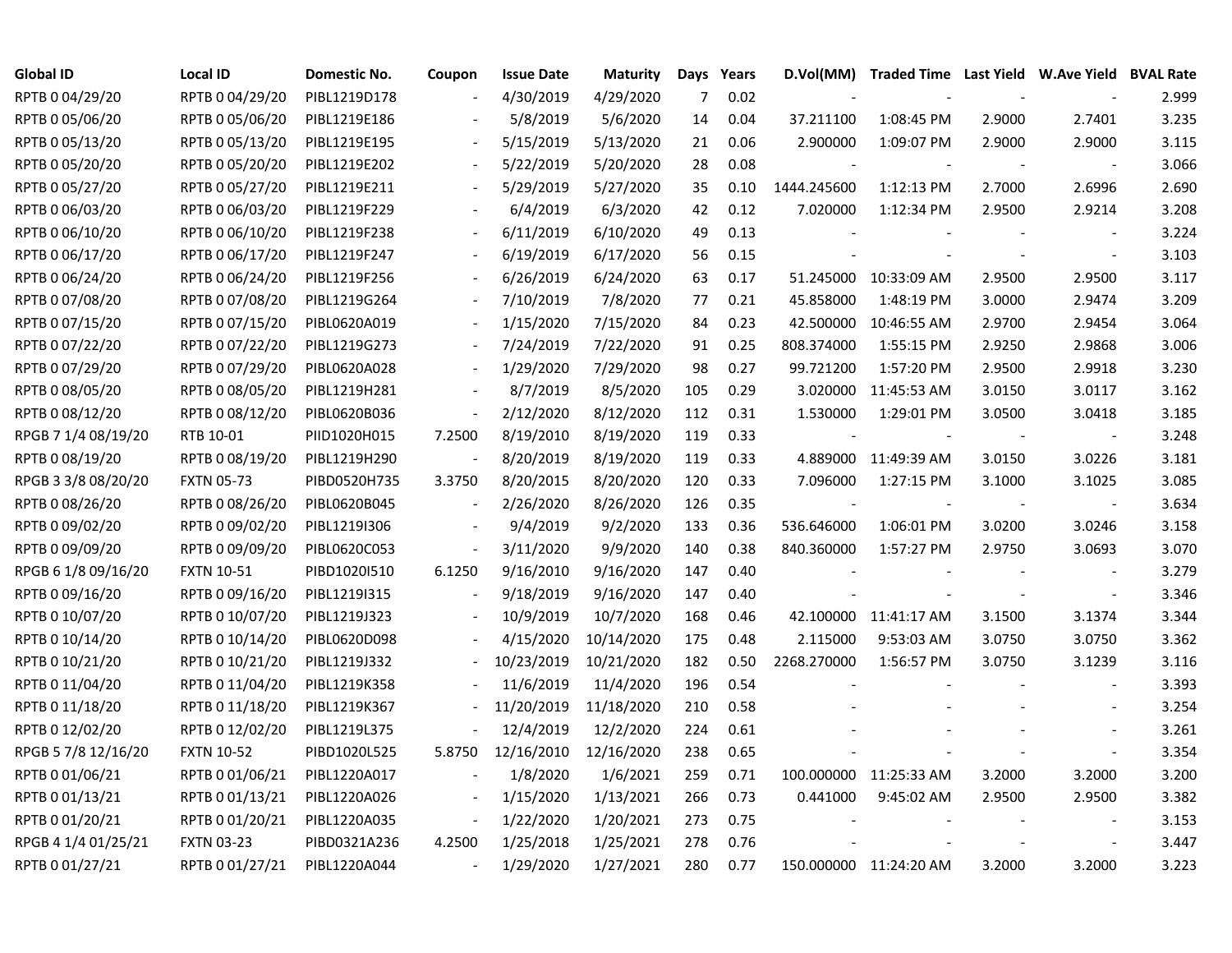| <b>Global ID</b>     | <b>Local ID</b>   | Domestic No. | Coupon                   | <b>Issue Date</b> | <b>Maturity</b>  | Days | Years | D.Vol(MM)   | Traded Time Last Yield W.Ave Yield BVAL Rate |        |        |       |
|----------------------|-------------------|--------------|--------------------------|-------------------|------------------|------|-------|-------------|----------------------------------------------|--------|--------|-------|
| RPTB 0 02/03/21      | RPTB 0 02/03/21   | PIBL1220B052 |                          | 2/5/2020          | 2/3/2021         | 287  | 0.79  | 2.040000    | 9:37:33 AM                                   | 3.2000 | 3.2000 | 3.348 |
| RPTB 0 02/10/21      | RPTB 0 02/10/21   | PIBL1220B061 |                          | 2/12/2020         | 2/10/2021        | 294  | 0.81  |             | 100.000000 11:28:01 AM                       | 3.2000 | 3.2000 | 3.200 |
| RPTB 0 02/17/21      | RPTB 0 02/17/21   | PIBL1220B070 | $\overline{\phantom{a}}$ | 2/19/2020         | 2/17/2021        | 301  | 0.82  | 22.660000   |                                              |        |        | 3.547 |
| RPTB 0 02/24/21      | RPTB 0 02/24/21   | PIBL1220B089 | $\overline{\phantom{a}}$ | 2/26/2020         | 2/24/2021        | 308  | 0.84  |             | 361.050000 11:23:06 AM                       | 3.2500 | 3.2500 | 3.270 |
| RPGB 7 3/8 03/03/21  | RTB 10-02         | PIID1021C027 | 7.3750                   | 3/3/2011          | 3/3/2021         | 315  | 0.86  |             |                                              |        |        | 3.431 |
| RPTB 0 03/03/21      | RPTB 0 03/03/21   | PIBL1220C097 | $\blacksquare$           | 3/4/2020          | 3/3/2021         | 315  | 0.86  |             |                                              |        |        | 3.496 |
| RPTB 0 03/10/21      | RPTB 0 03/10/21   | PIBL1220C104 | $\sim$                   | 3/11/2020         | 3/10/2021        | 322  | 0.88  |             | 1.000000 10:32:30 AM                         | 3.2500 | 3.2500 | 3.557 |
| RPTB 0 03/17/21      | RPTB 0 03/17/21   | PIBL1220C113 | $\sim$                   | 3/18/2020         | 3/17/2021        | 329  | 0.90  | 2.660000    | 1:08:10 PM                                   | 3.1850 | 3.1850 | 3.458 |
| RPGB 3 1/2 03/20/21  | <b>FXTN 07-57</b> | PIBD0721C574 | 3.5000                   | 3/20/2014         | 3/20/2021        | 332  | 0.91  |             | 543.690000 11:47:51 AM                       | 3.3750 | 3.3692 | 3.358 |
| RPTB 0 04/07/21      | RPTB 0 04/07/21   | PIBL1220D149 | $\overline{\phantom{a}}$ | 4/8/2020          | 4/7/2021         | 350  | 0.96  |             |                                              |        |        | 3.295 |
| RPTB 0 04/14/21      | RPTB 0 04/14/21   | PIBL1220D158 | $\overline{\phantom{a}}$ | 4/15/2020         | 4/14/2021        | 357  | 0.98  |             | 74.910000 10:57:32 AM                        | 3.2500 | 3.2500 | 3.269 |
| RPTB 0 04/21/21      | RPTB 0 04/21/21   | PIBL1220D167 | $\overline{\phantom{a}}$ | 4/22/2020         | 4/21/2021        | 364  | 1.00  | 1368.431000 | 1:59:25 PM                                   | 3.2500 | 3.2512 | 3.251 |
| RPGB 6 1/2 04/28/21  | <b>FXTN 10-53</b> | PIBD1021D531 | 6.5000                   | 4/28/2011         | 4/28/2021        | 371  | 1.02  |             |                                              |        |        | 3.405 |
| RPGB 4 7/8 06/13/21  | RTB 03-09         | PIID0321F092 | 4.8750                   | 6/13/2018         | 6/13/2021        | 417  | 1.14  |             |                                              |        |        | 3.450 |
| RPGB 5 3/4 10/20/21  | RTB 10-03         | PIID1021J039 | 5.7500                   | 10/20/2011        | 10/20/2021       | 546  | 1.50  |             |                                              |        |        | 3.440 |
| RPGB 5 3/4 11/24/21  | <b>FXTN 10-55</b> | PIBD1021K551 | 5.7500                   | 11/24/2011        | 11/24/2021       | 581  | 1.59  |             |                                              |        |        | 3.453 |
| RPGB 6 3/8 01/19/22  | <b>FXTN 10-54</b> | PIBD1022G545 | 6.3750                   | 7/19/2011         | 1/19/2022        | 637  | 1.74  |             | 18.000000 11:00:55 AM                        | 3.5000 | 3.4444 | 3.532 |
| RPGB 4 01/26/22      | <b>FXTN 05-74</b> | PIBD0522A747 | 4.0000                   | 1/26/2017         | 1/26/2022        | 644  | 1.76  | 17.646000   | 9:05:20 AM                                   | 3.3000 | 3.3000 | 3.361 |
| RPGB 15 03/14/22     | <b>FXTN 20-02</b> | PIBD2022C021 | 15.0000                  | 3/14/2002         | 3/14/2022        | 691  | 1.89  | $\sim$      |                                              |        |        | 3.459 |
| RPGB 4 3/4 07/04/22  | <b>FXTN 03-24</b> | PIBD0322G247 | 4.7500                   | 7/4/2019          | 7/4/2022         | 803  | 2.20  | 11.050000   | 1:20:14 PM                                   | 3.4775 | 3.4395 | 3.398 |
| RPGB 4 7/8 08/02/22  | <b>FXTN 10-56</b> | PIBD1022H562 | 4.8750                   | 8/2/2012          | 8/2/2022         | 832  | 2.28  |             |                                              |        |        | 3.493 |
| RPGB 4 3/4 09/13/22  | <b>FXTN 10-57</b> | PIBD1022I570 | 4.7500                   | 9/13/2012         | 9/13/2022        | 874  | 2.39  |             |                                              |        |        | 3.502 |
| RPGB 12 3/4 10/17/22 | <b>FXTN 20-03</b> | PIBD2022J033 | 12.7500                  | 10/17/2002        | 10/17/2022       | 908  | 2.49  |             |                                              |        |        | 3.510 |
| RPGB 4 5/8 12/04/22  | RTB 05-11         | PIID0522L114 | 4.6250                   | 12/4/2017         | 12/4/2022        | 956  | 2.62  | 201.200000  | 1:46:17 PM                                   | 3.4000 | 3.3994 | 3.404 |
| RPGB 4 12/06/22      | <b>FXTN 10-58</b> | PIBD1022L585 | 4.0000                   | 12/6/2012         | 12/6/2022        | 958  | 2.62  |             | 0.500000 11:17:43 AM                         | 3.5300 | 3.5300 | 3.553 |
| RPGB 4 3/8 02/11/23  | RTB 03-10         | PIID0323B101 | 4.3750                   | 2/11/2020         | 2/11/2023 1,025  |      | 2.81  | 1740.080000 | 1:59:17 PM                                   | 3.4150 | 3.4365 | 3.424 |
| RPGB 13 02/20/23     | <b>FXTN 20-04</b> | PIBD2023B048 | 13.0000                  | 2/20/2003         | 2/20/2023 1,034  |      | 2.83  |             |                                              |        |        | 3.537 |
| RPGB 5 1/2 03/08/23  | <b>FXTN 05-75</b> | PIBD0523C752 | 5.5000                   | 3/8/2018          | 3/8/2023 1,050   |      | 2.88  | 48.100000   | 1:15:25 PM                                   | 3.4800 | 3.4800 | 3.514 |
| RPGB 3 1/2 04/21/23  | <b>FXTN 07-58</b> | PIBD0723D588 | 3.5000                   | 4/21/2016         | 4/21/2023 1,094  |      | 3.00  |             |                                              |        |        | 3.718 |
| RPGB 11 7/8 05/29/23 | <b>FXTN 20-05</b> | PIBD2023E054 | 11.8750                  | 5/29/2003         | 5/29/2023 1,132  |      | 3.10  |             |                                              |        |        | 3.558 |
| RPGB 3 1/4 08/15/23  | RTB 10-04         | PIID1023H046 | 3.2500                   | 8/15/2013         | 8/15/2023 1,210  |      | 3.31  |             | 2.500000 11:01:30 AM                         | 3.6200 | 3.6080 | 3.600 |
| RPGB 11 3/8 10/23/23 | <b>FXTN 20-06</b> | PIBD2023J068 | 11.3750                  | 10/23/2003        | 10/23/2023 1,279 |      | 3.50  |             |                                              |        |        | 3.584 |
| RPGB 6 1/4 03/12/24  | RTB 05-12         | PIID0524C129 | 6.2500                   | 3/12/2019         | 3/12/2024 1,420  |      | 3.89  | 504.880000  | 1:01:56 PM                                   | 3.5150 | 3.5075 | 3.500 |
| RPGB 4 1/2 04/20/24  | <b>FXTN 07-59</b> | PIBD0724D595 | 4.5000                   | 4/20/2017         | 4/20/2024 1,459  |      | 4.00  |             |                                              |        |        | 3.680 |
| RPGB 12 3/8 06/03/24 | <b>FXTN 20-07</b> | PIBD2024F075 | 12.3750                  | 6/3/2004          | 6/3/2024 1,503   |      | 4.12  |             |                                              |        |        | 3.623 |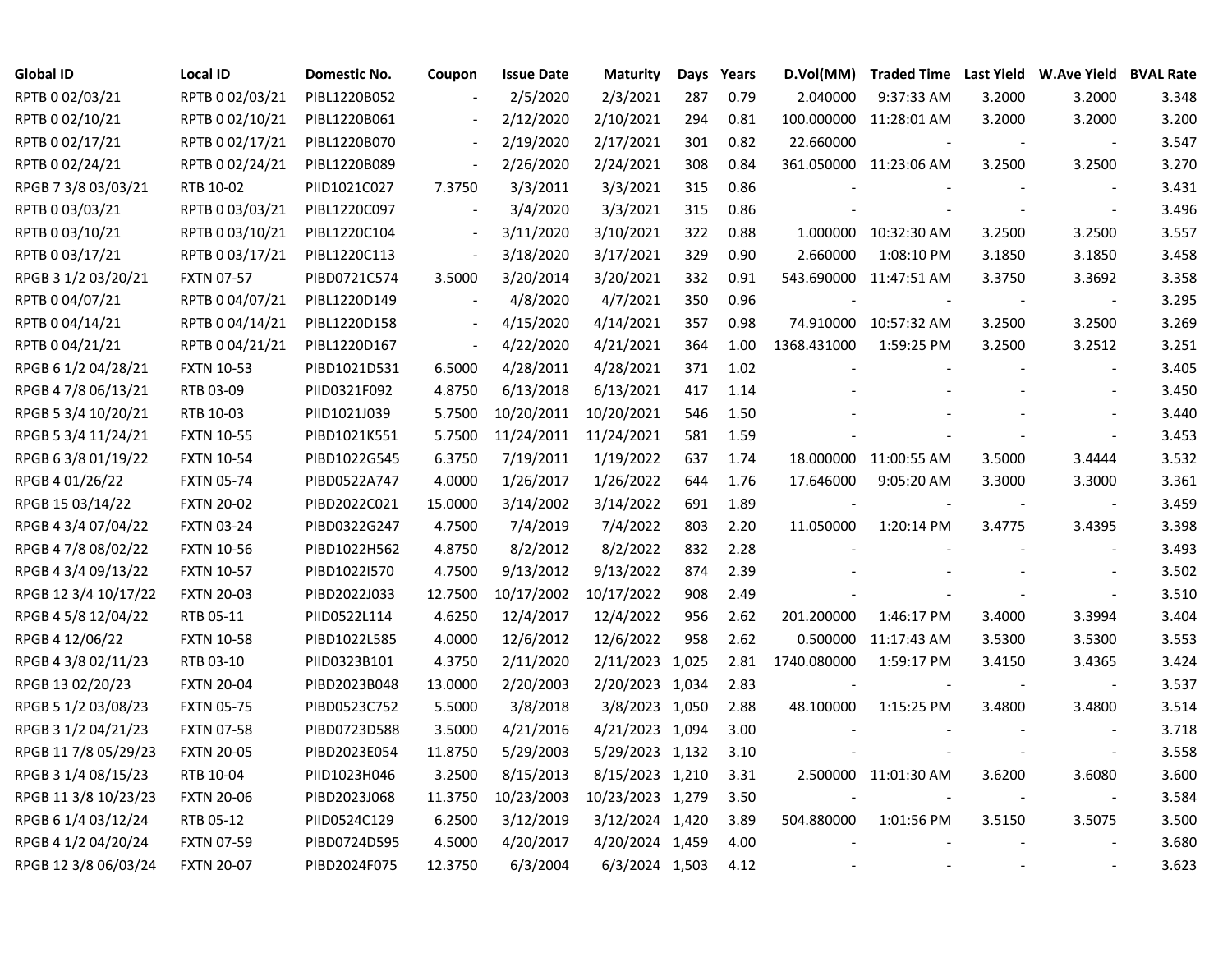| Global ID            | <b>Local ID</b>   | Domestic No. | Coupon  | <b>Issue Date</b> | <b>Maturity</b>        | Days | Years | D.Vol(MM)               |                        |        | Traded Time Last Yield W.Ave Yield BVAL Rate |       |
|----------------------|-------------------|--------------|---------|-------------------|------------------------|------|-------|-------------------------|------------------------|--------|----------------------------------------------|-------|
| RPGB 12 7/8 08/05/24 | <b>FXTN 20-08</b> | PIBD2024H086 | 12.8750 | 8/5/2004          | 8/5/2024 1,566         |      | 4.29  |                         | 1.269000 10:41:32 AM   | 3.5000 | 3.5000                                       | 3.633 |
| RPGB 4 1/8 08/20/24  | <b>FXTN 10-59</b> | PIBD1024H595 | 4.1250  | 8/20/2014         | 8/20/2024 1,581        |      | 4.33  |                         |                        |        | $\overline{\phantom{a}}$                     | 3.699 |
| RPGB 4 1/4 10/17/24  | <b>FXTN 05-76</b> | PIBD0524J762 | 4.2500  | 10/17/2019        | 10/17/2024 1,639       |      | 4.49  | 48.000000               | 1:02:46 PM             | 3.5100 | 3.5100                                       | 3.619 |
| RPGB 13 3/4 11/11/24 | <b>FXTN 20-09</b> | PIBD2024K091 | 13.7500 | 11/11/2004        | 11/11/2024 1,664       |      | 4.56  |                         |                        |        | $\overline{\phantom{a}}$                     | 3.648 |
| RPGB 5 3/4 04/12/25  | <b>FXTN 07-61</b> | PIBD0725D618 | 5.7500  | 4/12/2018         | 4/12/2025 1,816        |      | 4.97  |                         | 600.000000 10:57:05 AM | 3.6370 | 3.6370                                       | 3.657 |
| RPGB 12 1/8 04/14/25 | <b>FXTN 20-10</b> | PIBD2025D103 | 12.1250 | 4/14/2005         | 4/14/2025 1,818        |      | 4.98  |                         |                        |        | $\blacksquare$                               | 3.672 |
| RPGB 3 5/8 09/09/25  | <b>FXTN 10-60</b> | PIBD1025I608 | 3.6250  | 9/9/2015          | 9/9/2025 1,966         |      | 5.38  |                         | 900.000000 10:34:45 AM | 3.6250 | 3.6250                                       | 3.615 |
| RPGB 12 1/8 10/20/25 | <b>FXTN 20-11</b> | PIBD2025J116 | 12.1250 | 10/20/2005        | 10/20/2025 2,007       |      | 5.50  |                         |                        |        | $\overline{\phantom{a}}$                     | 3.702 |
| RPGB 18 1/4 11/29/25 | <b>FXTN 25-01</b> | PIBD2525K015 | 18.2500 | 11/29/2000        | 11/29/2025 2,047       |      | 5.60  |                         |                        |        | $\overline{\phantom{a}}$                     | 3.708 |
| RPGB 10 1/4 01/19/26 | <b>FXTN 20-12</b> | PIBD2026A122 | 10.2500 | 1/19/2006         | 1/19/2026 2,098        |      | 5.74  |                         |                        |        | $\overline{\phantom{a}}$                     | 3.716 |
| RPGB 6 1/4 02/14/26  | <b>FXTN 07-62</b> | PIBD0726B627 | 6.2500  | 2/14/2019         | 2/14/2026 2,124        |      | 5.82  | 930.000000              | 1:59:06 PM             | 3.6625 | 3.6634                                       | 3.663 |
| RPGB 3 1/2 09/20/26  | RTB 10-05         | PIID1026I057 | 3.5000  | 9/20/2016         | 9/20/2026 2,342        |      | 6.41  |                         | 1.000000 11:00:59 AM   | 3.8500 | 3.8500                                       | 3.846 |
| RPGB 6 1/4 10/20/26  | RTB 15-01         | PIID1526J019 | 6.2500  | 10/20/2011        | 10/20/2026 2,372       |      | 6.49  |                         |                        |        | $\sim$                                       | 3.758 |
| RPGB 8 12/07/26      | <b>FXTN 20-13</b> | PIBD2026L139 | 8.0000  | 12/7/2006         | 12/7/2026 2,420        |      | 6.63  |                         |                        |        | $\sim$                                       | 3.838 |
| RPGB 5 3/8 03/01/27  | RTB 15-02         | PIID1527C023 | 5.3750  | 3/1/2012          | 3/1/2027 2,504         |      | 6.86  | 8.000000                | 9:51:20 AM             | 3.8550 | 3.8550                                       | 3.772 |
| RPGB 4 3/4 05/04/27  | <b>FXTN 10-61</b> | PIBD1027E617 | 4.7500  | 5/4/2017          | 5/4/2027 2,568         |      | 7.03  |                         |                        |        |                                              | 3.788 |
| RPGB 8 5/8 09/06/27  | <b>FXTN 20-14</b> | PIBD2027I140 | 8.6250  | 9/6/2007          | 9/6/2027 2,693         |      | 7.37  |                         |                        |        |                                              | 3.806 |
| RPGB 6 1/4 03/22/28  | <b>FXTN 10-63</b> | PIBD1028C635 | 6.2500  | 3/22/2018         | 3/22/2028 2,891        |      | 7.92  |                         |                        |        |                                              | 3.706 |
| RPGB 9 1/2 12/04/28  | <b>FXTN 20-15</b> | PIBD2028L151 | 9.5000  | 12/4/2008         | 12/4/2028 3,148        |      | 8.62  |                         |                        |        | $\overline{\phantom{a}}$                     | 4.104 |
| RPGB 6 7/8 01/10/29  | <b>FXTN 10-64</b> | PIBD1029A644 | 6.8750  | 1/10/2019         | 1/10/2029 3,185        |      | 8.72  | 1585.280000             | 1:57:43 PM             | 3.8000 | 3.8266                                       | 3.806 |
| RPGB 8 3/4 05/27/30  | <b>FXTN 20-16</b> | PIBD2030E166 | 8.7500  | 5/27/2010         | 5/27/2030 3,687        |      | 10.09 |                         |                        |        |                                              | 4.031 |
| RPGB 12 1/2 07/28/30 | <b>FXTN 25-02</b> | PIBD2530G029 | 12.5000 | 7/28/2005         | 7/28/2030 3,749 10.26  |      |       |                         |                        |        |                                              | 3.903 |
| RPGB 11 1/4 01/26/31 | <b>FXTN 25-03</b> | PIBD2531A032 | 11.2500 | 1/26/2006         | 1/26/2031 3,931 10.76  |      |       |                         |                        |        | $\overline{\phantom{a}}$                     | 3.917 |
| RPGB 8 07/19/31      | <b>FXTN 20-17</b> | PIBD2031G171 | 8.0000  | 7/19/2011         | 7/19/2031 4,105 11.24  |      |       |                         | 150.000000 10:33:35 AM | 3.9000 | 3.9000                                       | 3.895 |
| RPGB 9 3/8 10/05/31  | <b>FXTN 25-04</b> | PIBD2531J042 | 9.3750  | 10/5/2006         | 10/5/2031 4,183 11.45  |      |       |                         |                        |        | $\blacksquare$                               | 3.947 |
| RPGB 5 7/8 02/02/32  | <b>FXTN 20-18</b> | PIBD2032B183 | 5.8750  | 2/2/2012          | 2/2/2032 4,303 11.78   |      |       |                         |                        |        | $\overline{\phantom{a}}$                     | 3.964 |
| RPGB 5 7/8 03/01/32  | RTB 20-01         | PIID2032C014 | 5.8750  | 3/1/2012          | 3/1/2032 4,331 11.86   |      |       | 1504.000000 10:29:50 AM |                        | 4.1750 | 4.1251                                       | 4.196 |
| RPGB 5 3/4 09/27/32  | <b>FXTN 20-19</b> | PIBD2032I195 | 5.7500  | 9/27/2012         | 9/27/2032 4,541 12.43  |      |       |                         |                        |        |                                              | 4.007 |
| RPGB 8 1/2 11/29/32  | <b>FXTN 25-05</b> | PIBD2532K057 | 8.5000  | 11/29/2007        | 11/29/2032 4,604 12.61 |      |       |                         |                        |        | $\sim$                                       | 4.019 |
| RPGB 3 5/8 03/21/33  | <b>FXTN 20-20</b> | PIBD2033C206 | 3.6250  | 3/21/2013         | 3/21/2033 4,716 12.91  |      |       | 6.000000                | 9:36:50 AM             | 4.3000 | 4.3000                                       | 4.275 |
| RPGB 9 1/4 11/05/34  | <b>FXTN 25-06</b> | PIBD2534K062 | 9.2500  | 11/5/2009         | 11/5/2034 5,310 14.54  |      |       |                         |                        |        | $\sim$                                       | 4.164 |
| RPGB 8 09/30/35      | <b>FXTN 25-07</b> | PIBD2535I071 | 8.0000  | 9/30/2010         | 9/30/2035 5,639 15.44  |      |       |                         |                        |        | $\blacksquare$                               | 4.230 |
| RPGB 8 1/8 12/16/35  | <b>FXTN 25-08</b> | PIBD2535L086 | 8.1250  | 12/16/2010        | 12/16/2035 5,716 15.65 |      |       |                         |                        |        |                                              | 4.299 |
| RPGB 7 5/8 09/29/36  | <b>FXTN 25-09</b> | PIBD2536I097 | 7.6250  | 9/29/2011         | 9/29/2036 6,004 16.44  |      |       |                         |                        |        | $\overline{\phantom{a}}$                     | 4.301 |
| RPGB 5 1/4 05/18/37  | <b>FXTN 20-21</b> | PIBD2037E214 | 5.2500  | 5/18/2017         | 5/18/2037 6,235 17.07  |      |       | 2.000000                | 9:37:05 AM             | 4.3500 | 4.3500                                       | 4.343 |